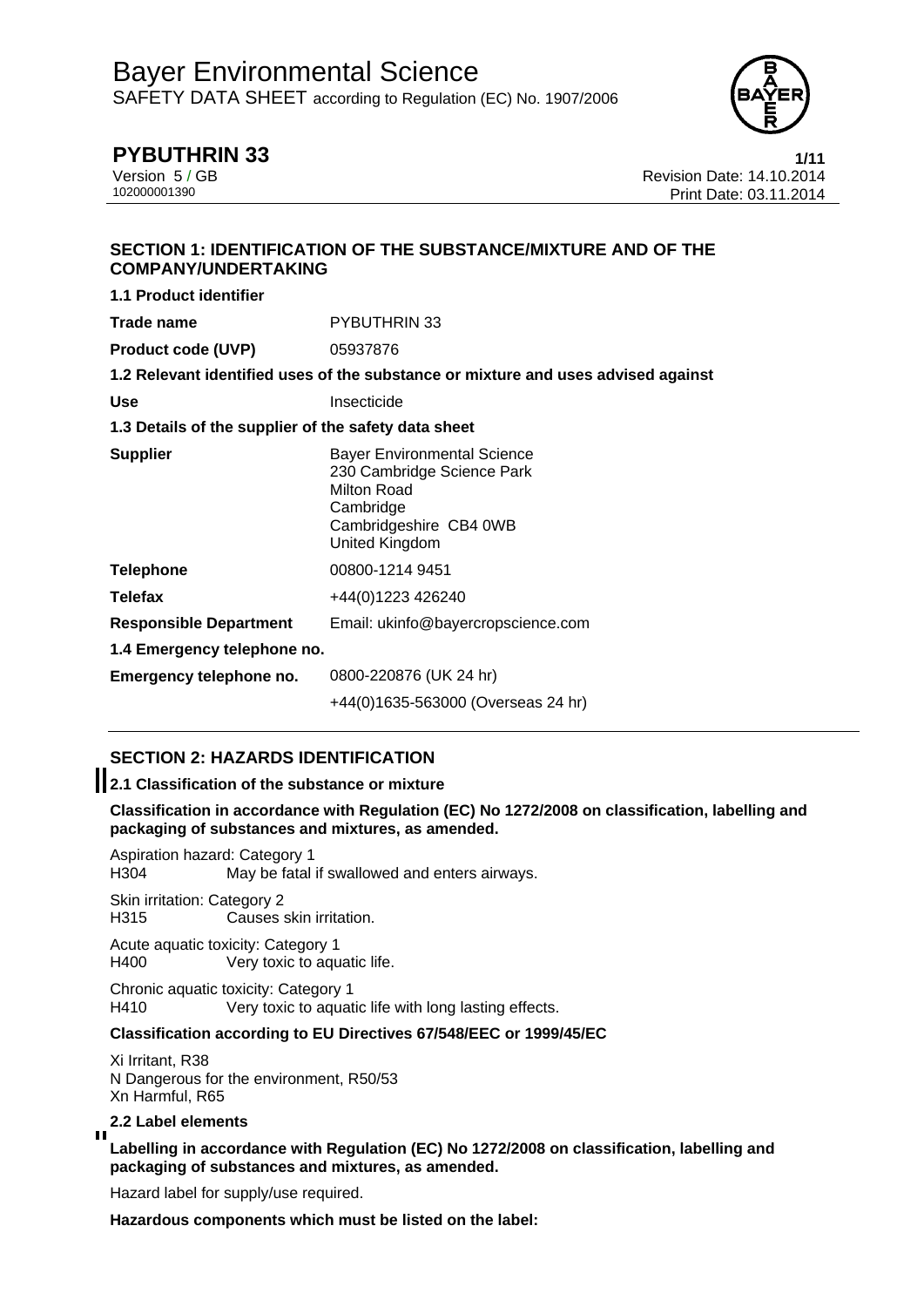

# **PYBUTHRIN 33** 2/11

Version 5 / GB Revision Date: 14.10.2014 Print Date: 03.11.2014

- Pyrethrins including cinerins
- Piperonyl butoxide
- Distillates (petroleum), hydrotreated light



**Signal word:** Danger

#### **Hazard statements**

| H <sub>304</sub> | May be fatal if swallowed and enters airways.                                        |
|------------------|--------------------------------------------------------------------------------------|
| H <sub>315</sub> | Causes skin irritation.                                                              |
| H410             | Very toxic to aquatic life with long lasting effects.                                |
| EUH208           | Contains pyrethrins including cinerins. May produce an allergic reaction.            |
| EUH401           | To avoid risks to human health and the environment, comply with the instructions for |
|                  | use.                                                                                 |

#### **Precautionary statements**

| P <sub>280</sub> | Wear protective gloves/protective clothing/eye protection/face protection.         |
|------------------|------------------------------------------------------------------------------------|
| $P308 + P311$    | IF exposed or concerned: Call a POISON CENTER/doctor/physician.                    |
| P <sub>501</sub> | Dispose of contents/container to a licensed hazardous-waste disposal contractor or |
|                  | collection site except for empty clean containers which can be disposed of as non- |
|                  | hazardous waste.                                                                   |

#### **2.3 Other hazards**

Cutaneous sensations may occur, such as burning or stinging on the face and mucosae. However, these sensations cause no lesions and are of a transitory nature (max. 24 hours).

## **SECTION 3: COMPOSITION/INFORMATION ON INGREDIENTS**

#### **3.2 Mixtures**

#### **Chemical nature**

Ultra-low volume (ULV) liquid (UL) Pyrethrins/Piperonyl Butoxide 3:30 g/l

#### **Hazardous components**

R-phrase(s) according to EC directive 67/548/EEC Hazard statements according to Regulation (EC) No. 1907/2006

| <b>Name</b>                        | CAS-No./                | <b>Classification</b>                 |                                                                                                                                          | <b>Conc.</b> [%] |
|------------------------------------|-------------------------|---------------------------------------|------------------------------------------------------------------------------------------------------------------------------------------|------------------|
|                                    | EC-No.                  | <b>EC Directive</b><br>67/548/EEC     | <b>Regulation (EC) No</b><br>1272/2008                                                                                                   |                  |
| Pyrethrins<br>including cinerins   | 8003-34-7<br>232-319-8  | Xn; R20/21/22<br>Xi; R43<br>N; R50/53 | Acute Tox. 4, H332<br>Acute Tox. 4, H312<br>Acute Tox. 4, H302<br>Skin Sens. 1, H317<br>Aquatic Acute 1, H400<br>Aquatic Chronic 1, H410 | 0.38             |
| Piperonyl butoxide                 | $51-03-6$<br>200-076-7  | N; R50/53                             | Aquatic Acute 1, H400<br>Aquatic Chronic 1, H410                                                                                         | 3.40             |
| <b>Distillates</b><br>(petroleum), | 64742-47-8<br>265-149-8 | Xn; R65<br>R66                        | Asp. Tox. 1, H304                                                                                                                        | >10.00           |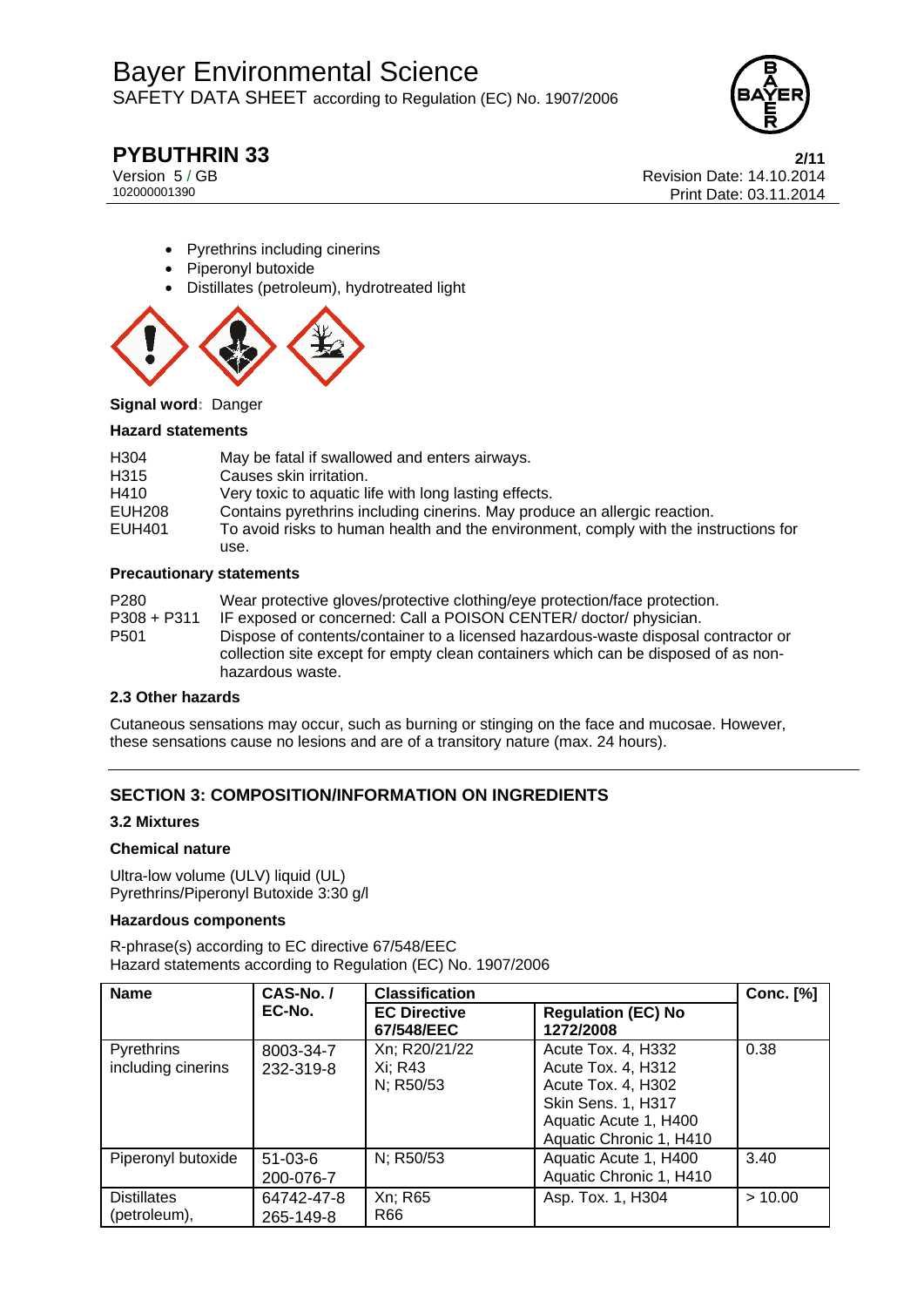

| <br>. hvr<br>.<br>.<br><b>IIND</b><br>. |  |  |
|-----------------------------------------|--|--|
|                                         |  |  |

## **Further information**

| Pvrethrins         | 8003-34-7     | M-Factor: 100 (acute)  |
|--------------------|---------------|------------------------|
| including cinerins |               |                        |
| Piperonyl butoxide | $51 - 03 - 6$ | M-Factor: 1<br>(acute) |

For the full text of the R-phrases/ Hazard statements mentioned in this Section, see Section 16.

## **SECTION 4: FIRST AID MEASURES**

| 4.1 Description of first aid measures                                          |                                                                                                                                                                                                                                                                                                                                                                                                                                                 |  |  |
|--------------------------------------------------------------------------------|-------------------------------------------------------------------------------------------------------------------------------------------------------------------------------------------------------------------------------------------------------------------------------------------------------------------------------------------------------------------------------------------------------------------------------------------------|--|--|
| <b>General advice</b>                                                          | Remove contaminated clothing immediately and dispose of safely.                                                                                                                                                                                                                                                                                                                                                                                 |  |  |
| <b>Inhalation</b>                                                              | Move to fresh air. Keep patient warm and at rest. If symptoms persist,<br>call a physician.                                                                                                                                                                                                                                                                                                                                                     |  |  |
| <b>Skin contact</b>                                                            | Immediately wash with plenty of soap and water for at least 15<br>minutes. Warm water may increase the subjective severity of the<br>irritation/paresthesia. This is not a sign of systemic poisoning. In case<br>of skin irritation, application of oils or lotions containing vitamin E may<br>be considered. If symptoms persist, call a physician.                                                                                          |  |  |
| Eye contact                                                                    | Rinse immediately with plenty of water, also under the eyelids, for at<br>least 15 minutes. Remove contact lenses, if present, after the first 5<br>minutes, then continue rinsing eye. Warm water may increase the<br>subjective severity of the irritation/paresthesia. This is not a sign of<br>systemic poisoning. Apply soothing eye drops, if needed anaesthetic<br>eye drops. Get medical attention if irritation develops and persists. |  |  |
| Ingestion                                                                      | Rinse out mouth and give water in small sips to drink. Do NOT induce<br>vomiting. Risk of product entering the lungs on vomiting after ingestion.<br>Call a physician or poison control center immediately.                                                                                                                                                                                                                                     |  |  |
|                                                                                | 4.2 Most important symptoms and effects, both acute and delayed                                                                                                                                                                                                                                                                                                                                                                                 |  |  |
| <b>Symptoms</b>                                                                | Local:, Skin and eye paraesthesia which may be severe, Usually<br>transient with resolution within 24 hours, Skin, eye and mucous<br>membrane irritation, Cough, Sneezing                                                                                                                                                                                                                                                                       |  |  |
|                                                                                | Systemic:, Discomfort in the chest, Tachycardia, Hypotension, Nausea,<br>Abdominal pain, Diarrhoea, Vomiting, Dizziness, Blurred vision,<br>Headache, Anorexia, Somnolence, Coma, Convulsions, Tremors,<br>Prostration, Airway hyperreaction, Pulmonary oedema, Palpitation,<br>Muscular fasciculation, Apathy                                                                                                                                  |  |  |
| 4.3 Indication of any immediate medical attention and special treatment needed |                                                                                                                                                                                                                                                                                                                                                                                                                                                 |  |  |
| <b>Risks</b>                                                                   | This product contains a pyrethrin. Pyrethroid poisoning should not be<br>confused with carbamate or organophosphate poisoning.                                                                                                                                                                                                                                                                                                                  |  |  |
| <b>Treatment</b>                                                               | Local treatment: Initial treatment: symptomatic.                                                                                                                                                                                                                                                                                                                                                                                                |  |  |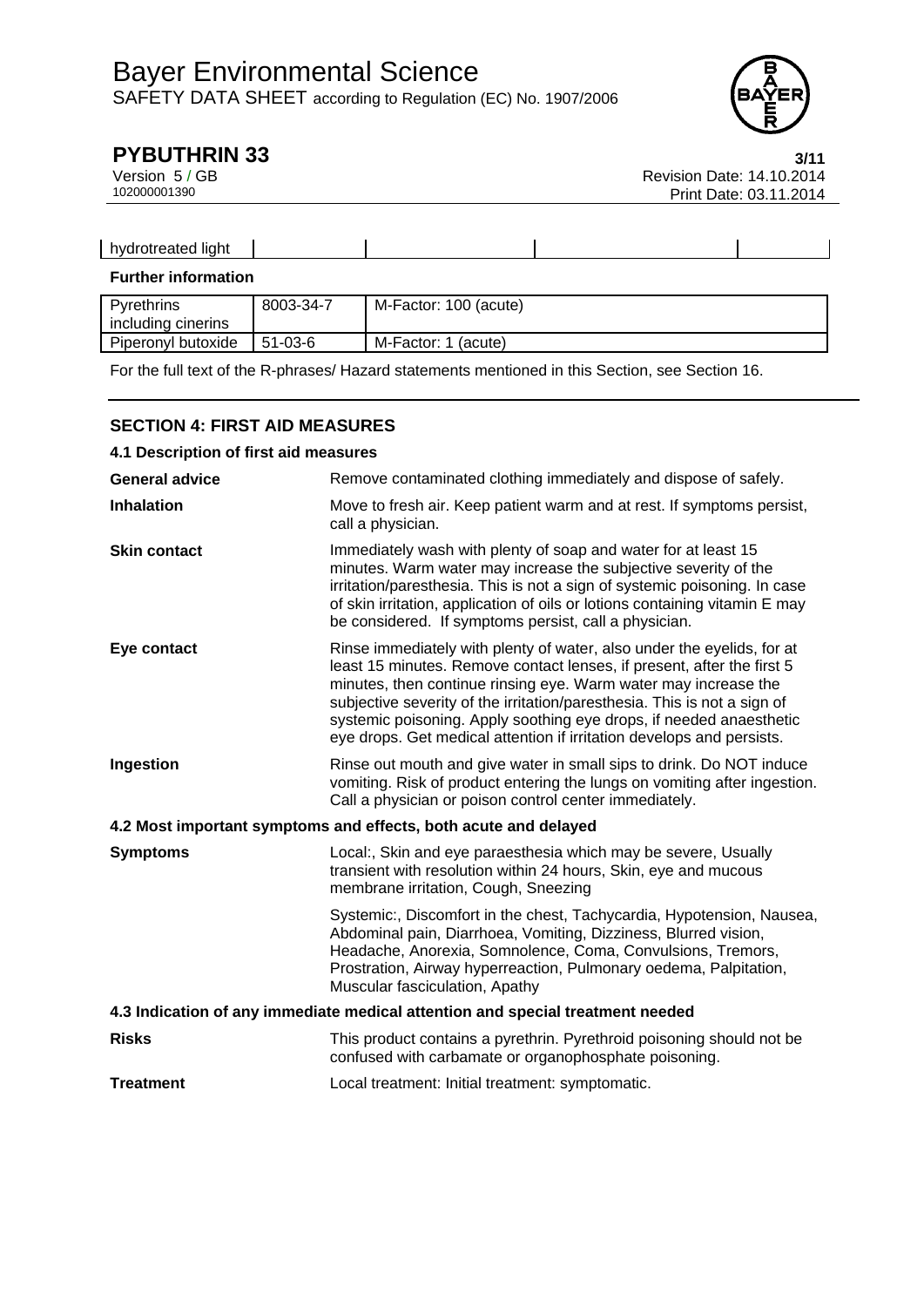

## **PYBUTHRIN 33** 4/11

Version 5 / GB Revision Date: 14.10.2014 Print Date: 03.11.2014

> Systemic treatment: Initial treatment: symptomatic. Monitor: respiratory and cardiac functions. In case of ingestion gastric lavage should be considered in cases of significant ingestions only within the first 2 hours. However, the application of activated charcoal and sodium sulphate is always advisable. Keep respiratory tract clear. Oxygen or artificial respiration if needed. In case of convulsions, a benzodiazepine (e.g. diazepam) should be given according to standard regimens. If not effective, phenobarbital may be used. Contraindication: atropine. Contraindication: derivatives of adrenaline. There is no specific antidote. Recovery is spontaneous and without sequelae.

## **SECTION 5: FIREFIGHTING MEASURES**

| 5.1 Extinguishing media                                         |                                                                                                                                                                                                                           |
|-----------------------------------------------------------------|---------------------------------------------------------------------------------------------------------------------------------------------------------------------------------------------------------------------------|
| <b>Suitable</b>                                                 | Use water spray, alcohol-resistant foam, dry chemical or carbon<br>dioxide.                                                                                                                                               |
| <b>Unsuitable</b>                                               | High volume water jet                                                                                                                                                                                                     |
| 5.2 Special hazards arising<br>from the substance or<br>mixture | Dangerous gases are evolved in the event of a fire.                                                                                                                                                                       |
| 5.3 Advice for firefighters                                     |                                                                                                                                                                                                                           |
| <b>Special protective</b><br>equipment for fire-fighters        | In the event of fire and/or explosion do not breathe fumes. In the event<br>of fire, wear self-contained breathing apparatus.                                                                                             |
| <b>Further information</b>                                      | Remove product from areas of fire, or otherwise cool containers with<br>water in order to avoid pressure being built up due to heat. Whenever<br>possible, contain fire-fighting water by diking area with sand or earth. |

## **SECTION 6: ACCIDENTAL RELEASE MEASURES**

#### **6.1 Personal precautions, protective equipment and emergency procedures**

| <b>Precautions</b>                                        | Keep people away from and upwind of spill/leak. Avoid contact with<br>spilled product or contaminated surfaces. When dealing with a<br>spillage do not eat, drink or smoke.                                                                                                               |  |  |
|-----------------------------------------------------------|-------------------------------------------------------------------------------------------------------------------------------------------------------------------------------------------------------------------------------------------------------------------------------------------|--|--|
| <b>6.2 Environmental</b><br>precautions                   | Do not allow to get into surface water, drains and ground water. If<br>spillage enters drains leading to sewage works inform local water<br>company immediately. If spillage enters rivers or watercourses, inform<br>the Environment Agency (emergency telephone number 0800<br>807060). |  |  |
| 6.3 Methods and materials for containment and cleaning up |                                                                                                                                                                                                                                                                                           |  |  |
| Methods for cleaning up                                   | Soak up with inert absorbent material (e.g. sand, silica gel, acid<br>binder, universal binder, sawdust). Keep in suitable, closed containers<br>for disposal. Clean floors and contaminated objects with plenty of<br>water.                                                             |  |  |
| <b>Additional advice</b>                                  | Check also for any local site procedures.                                                                                                                                                                                                                                                 |  |  |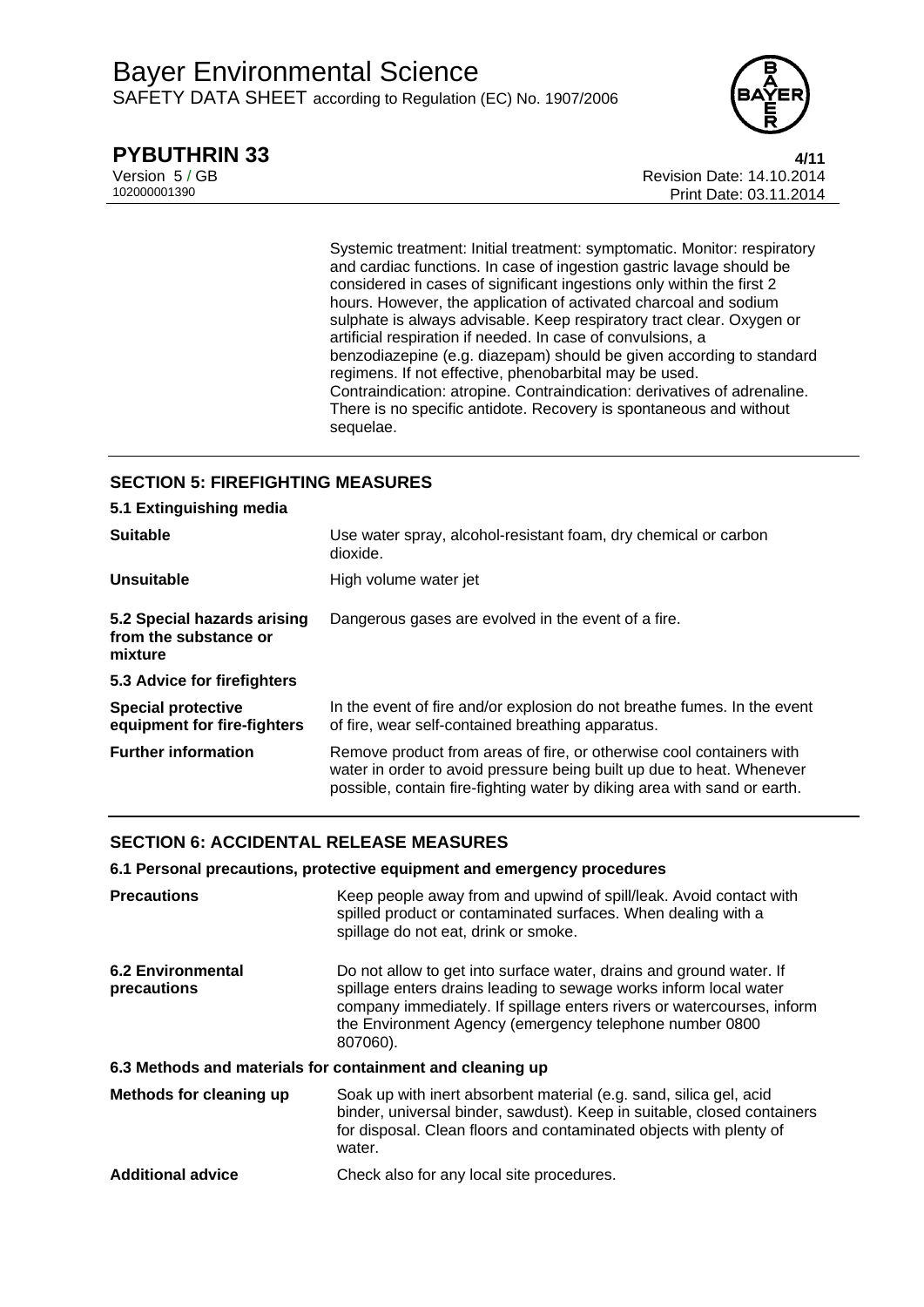

# **PYBUTHRIN 33** 5/11

Version 5 / GB Revision Date: 14.10.2014 Print Date: 03.11.2014

| 6.4 Reference to other | Information regarding safe handling, see section 7.                 |
|------------------------|---------------------------------------------------------------------|
| sections               | Information regarding personal protective equipment, see section 8. |
|                        | Information regarding waste disposal, see section 13.               |

## **SECTION 7: HANDLING AND STORAGE**

| 7.1 Precautions for safe handling                         |                                                                                                                                                                                                                                                                                                                                                                                                                                       |  |  |
|-----------------------------------------------------------|---------------------------------------------------------------------------------------------------------------------------------------------------------------------------------------------------------------------------------------------------------------------------------------------------------------------------------------------------------------------------------------------------------------------------------------|--|--|
| Advice on safe handling                                   | No specific precautions required when handling unopened<br>packs/containers; follow relevant manual handling advice. Ensure<br>adequate ventilation.                                                                                                                                                                                                                                                                                  |  |  |
| <b>Advice on protection</b><br>against fire and explosion | Keep away from heat and sources of ignition. Vapours may form<br>explosive mixture with air. Take measures to prevent the build up of<br>electrostatic charge. Use only explosion-proof equipment.                                                                                                                                                                                                                                    |  |  |
| <b>Hygiene measures</b>                                   | When using, do not eat, drink or smoke. Remove soiled clothing<br>immediately and clean thoroughly before using again. Contaminated<br>work clothing should not be allowed out of the workplace. Wash hands<br>thoroughly with soap and water after handling and before eating,<br>drinking, chewing gum, using tobacco, using the toilet or applying<br>cosmetics. Wash hands immediately after work, if necessary take a<br>shower. |  |  |
|                                                           | 7.2 Conditions for safe storage, including any incompatibilities                                                                                                                                                                                                                                                                                                                                                                      |  |  |
| <b>Requirements for storage</b><br>areas and containers   | Store in a place accessible by authorized persons only. Keep containers<br>tightly closed in a dry, cool and well-ventilated place. Keep away from<br>direct sunlight. Protect from freezing.                                                                                                                                                                                                                                         |  |  |
| Advice on common storage                                  | Keep away from food, drink and animal feedingstuffs.                                                                                                                                                                                                                                                                                                                                                                                  |  |  |
| Suitable materials                                        | Black mild steel sheet with interior coating                                                                                                                                                                                                                                                                                                                                                                                          |  |  |
| 7.3 Specific end uses                                     | Refer to the label and/or leaflet.                                                                                                                                                                                                                                                                                                                                                                                                    |  |  |

## **SECTION 8: EXPOSURE CONTROLS/PERSONAL PROTECTION**

## **8.1 Control parameters**

| <b>Components</b>             | CAS-No.   | <b>Control parameters</b>   | <b>Update</b> | <b>Basis</b> |
|-------------------------------|-----------|-----------------------------|---------------|--------------|
| Piperonyl butoxide            | $51-03-6$ | 500 ppm<br>(TWA)            |               | OES BCS*     |
| Pyrethrins including cinerins | 8003-34-7 | $5 \text{ mg/m}$ 3<br>(TWA) |               | OES BCS*     |
| Pyrethrins including cinerins | 8003-34-7 | 1 $mg/m3$<br>(TWA)          | 12 2011       | EH40 WEL     |
| Pyrethrins including cinerins | 8003-34-7 | 1 $mg/m3$<br>(TWA)          | 12 2009       | EU ELV       |

\*OES BCS: Internal Bayer CropScience "Occupational Exposure Standard"

## **Additional advice**

Observe: Exposure Limits In Air, Gp1: 1000mg/m<sup>3</sup> / 200 ppm (aromatic-free or de-aromatised hydrocarbon mixes with < 1% aromatics < 5% n-hexane, < 25% cyclo/Isohexane TRGS 901 No. 72).

## **8.2 Exposure controls**

**Refer to COSHH assessment (Control of Substances Hazardous to Health (Amendment)**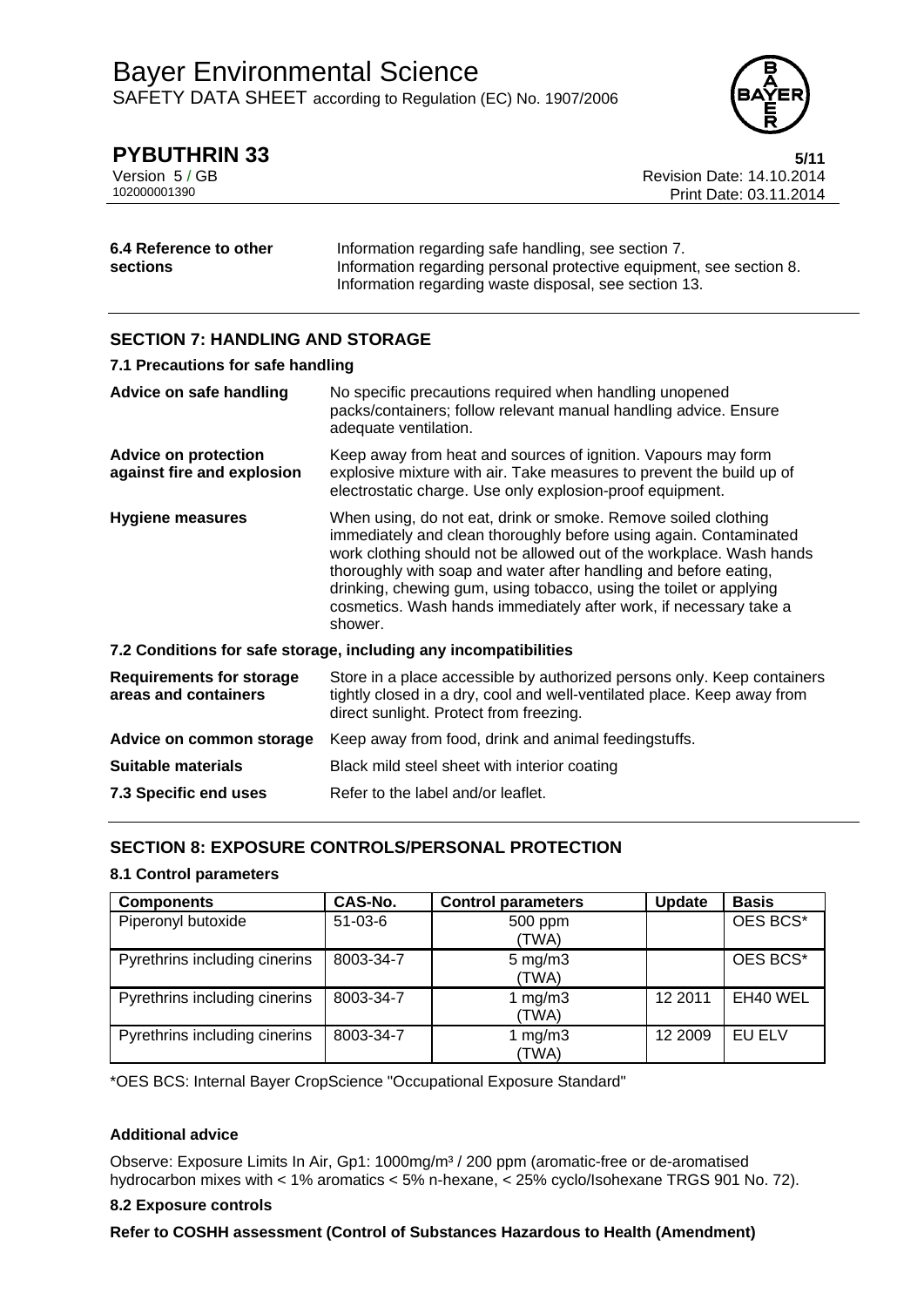

**PYBUTHRIN 33** 6/11<br>Version 5 / GB 6/11<br>Revision Date: 14.10.2014 Version 5 / GB Revision Date: 14.10.2014 Print Date: 03.11.2014

#### **Regulations 2004). Engineering controls should be used in preference to personal protective equipment wherever practicable. Refer also to COSHH Essentials.**

#### **Personal protective equipment**

In normal use and handling conditions please refer to the label and/or leaflet. In all other cases the following recommendations would apply.

| <b>Respiratory protection</b> | Wear respirator with an organic vapours and gas filter mask<br>(protection factor 10) conforming to EN140 type A or equivalent.<br>Respiratory protection should only be used to control residual risk of<br>short duration activities, when all reasonably practicable steps have<br>been taken to reduce exposure at source e.g. containment and/or<br>local extract ventilation. Always follow respirator manufacturer's<br>instructions regarding wearing and maintenance.                                                         |
|-------------------------------|----------------------------------------------------------------------------------------------------------------------------------------------------------------------------------------------------------------------------------------------------------------------------------------------------------------------------------------------------------------------------------------------------------------------------------------------------------------------------------------------------------------------------------------|
| <b>Hand protection</b>        | Wear CE Marked (or equivalent) nitrile rubber gloves (minimum<br>thickness of 0,4 mm). Wash when contaminated and dispose of<br>when contaminated inside, when perforated or when contamination<br>on the outside cannot be removed. Wash hands frequently and<br>always before eating, drinking, smoking or using the toilet.                                                                                                                                                                                                         |
| Eye protection                | Wear goggles (conforming to $EN166$ , Field of Use = 5 or equivalent).                                                                                                                                                                                                                                                                                                                                                                                                                                                                 |
| Skin and body protection      | Wear standard coveralls and Category 3 Type 6 suit.<br>If there is a risk of significant exposure, consider a higher protective<br>type suit.<br>Wear two layers of clothing wherever possible. Polyester/cotton or<br>cotton overalls should be worn under chemical protection suit and<br>should be professionally laundered frequently.<br>If chemical protection suit is splashed, sprayed or significantly<br>contaminated, decontaminate as far as possible, then carefully<br>remove and dispose of as advised by manufacturer. |

## **SECTION 9: PHYSICAL AND CHEMICAL PROPERTIES**

#### **9.1 Information on basic physical and chemical properties**

| Form                                              | Liquid                                          |
|---------------------------------------------------|-------------------------------------------------|
| Colour                                            | colourless to light yellow                      |
| <b>Flash point</b>                                | ca.65 $°C$                                      |
| Ignition temperature                              | 230 °C<br>The data refer to the solvent.        |
| <b>Upper explosion limit</b>                      | 13.00 %(V)<br>The data refer to the solvent.    |
| <b>Lower explosion limit</b>                      | $0.60 \%$ (V)<br>The data refer to the solvent. |
| <b>Relative vapour density</b>                    | 4.5<br>The data refer to the solvent.           |
| <b>Density</b>                                    | ca. 0.81 g/cm <sup>3</sup> at 20 $^{\circ}$ C   |
| <b>Water solubility</b>                           | insoluble                                       |
| <b>Partition coefficient: n-</b><br>octanol/water | Pyrethrin: log Pow: 4.3 - 5.9                   |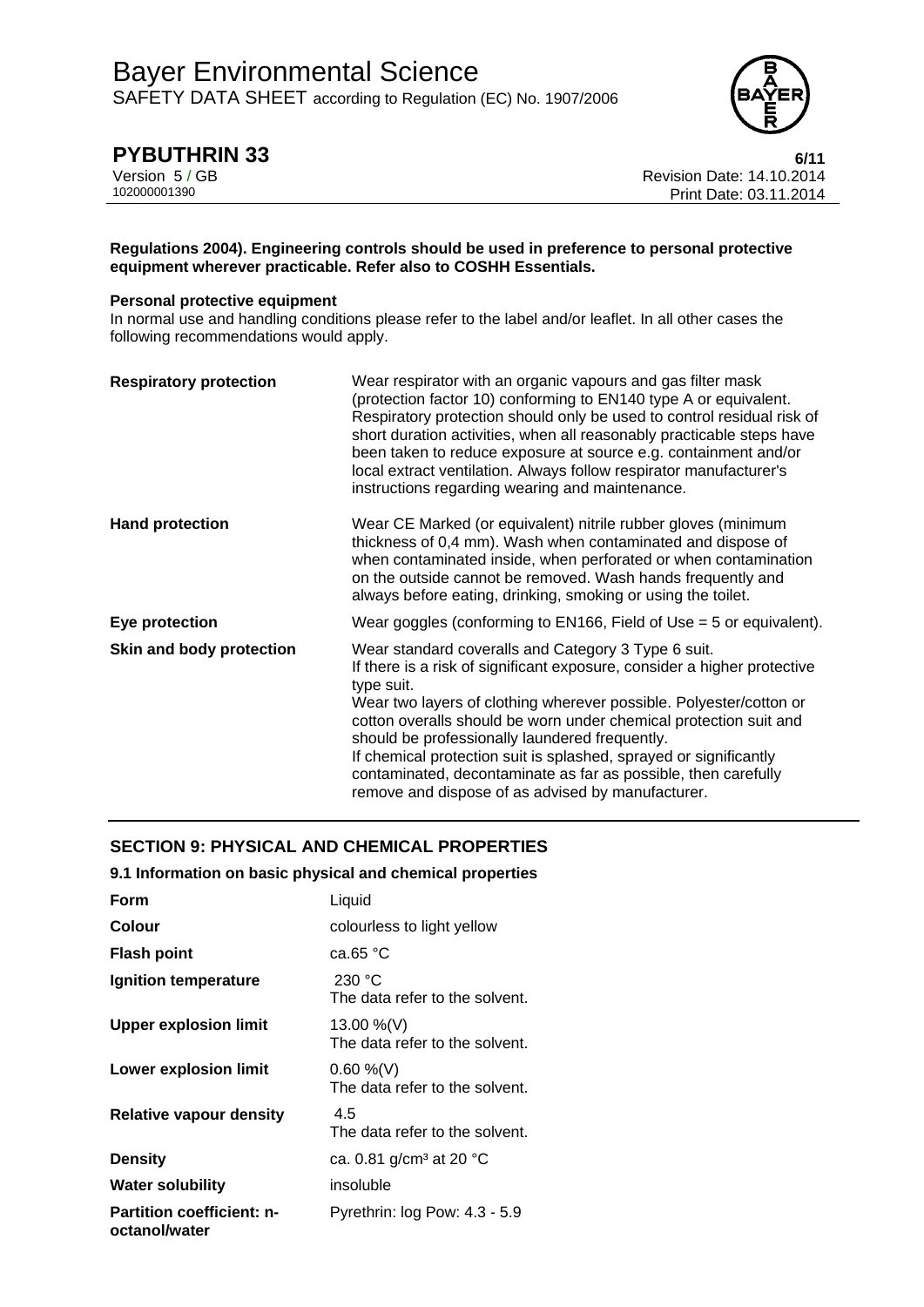

## **PYBUTHRIN 33** 7/11

Version 5 / GB Revision Date: 14.10.2014 Print Date: 03.11.2014

|                        | Piperonyl butoxide: log Pow: 4.75                            |
|------------------------|--------------------------------------------------------------|
| Viscosity, kinematic   | 1.77 mm2/s at 40 $^{\circ}$ C                                |
| <b>Surface tension</b> | 24.9 mN/m at 40 $^{\circ}$ C                                 |
| 9.2 Other information  | Further safety related physical-chemical data are not known. |

## **SECTION 10: STABILITY AND REACTIVITY**

| 10.1 Reactivity                            |                                                                                         |
|--------------------------------------------|-----------------------------------------------------------------------------------------|
| <b>Thermal decomposition</b>               | Stable under normal conditions.                                                         |
| <b>10.2 Chemical stability</b>             | Stable under recommended storage conditions.                                            |
| 10.3 Possibility of<br>hazardous reactions | No hazardous reactions when stored and handled according to<br>prescribed instructions. |
| 10.4 Conditions to avoid                   | Extremes of temperature and direct sunlight.                                            |
| 10.5 Incompatible materials                | Store only in the original container.                                                   |
| 10.6 Hazardous<br>decomposition products   | No decomposition products expected under normal conditions of use.                      |

## **SECTION 11: TOXICOLOGICAL INFORMATION**

## **11.1 Information on toxicological effects**

| <b>Acute oral toxicity</b>       | LD50 (rat) $> 5,000$ mg/kg<br>Test conducted with a similar formulation.                            |
|----------------------------------|-----------------------------------------------------------------------------------------------------|
| <b>Acute inhalation toxicity</b> | $LC50$ (rat) $> 5.10$ mg/l<br>Exposure time: 4 h<br>Test conducted with a similar formulation.      |
| <b>Acute dermal toxicity</b>     | LD50 (rat) $> 4,000$ mg/kg<br>Test conducted with a similar formulation.                            |
| <b>Skin irritation</b>           | Irritating to skin. (rabbit)                                                                        |
| Eye irritation                   | Slight irritant effect - does not require labelling. (rabbit)                                       |
| <b>Sensitisation</b>             | Non-sensitizing.<br>The information is derived from the properties of the individual<br>components. |

## **Assessment repeated dose toxicity**

Pyrethrin did not cause specific target organ toxicity in experimental animal studies. Piperonyl butoxide did not cause specific target organ toxicity in experimental animal studies.

## **Assessment Mutagenicity**

Pyrethrin was not mutagenic or genotoxic in a battery of in vitro and in vivo tests. Piperonyl butoxide was not mutagenic or genotoxic in a battery of in vitro and in vivo tests.

## **Assessment Carcinogenicity**

Pyrethrin was not carcinogenic in lifetime feeding studies in rats and mice. Piperonyl butoxide was not carcinogenic in lifetime feeding studies in rats and mice.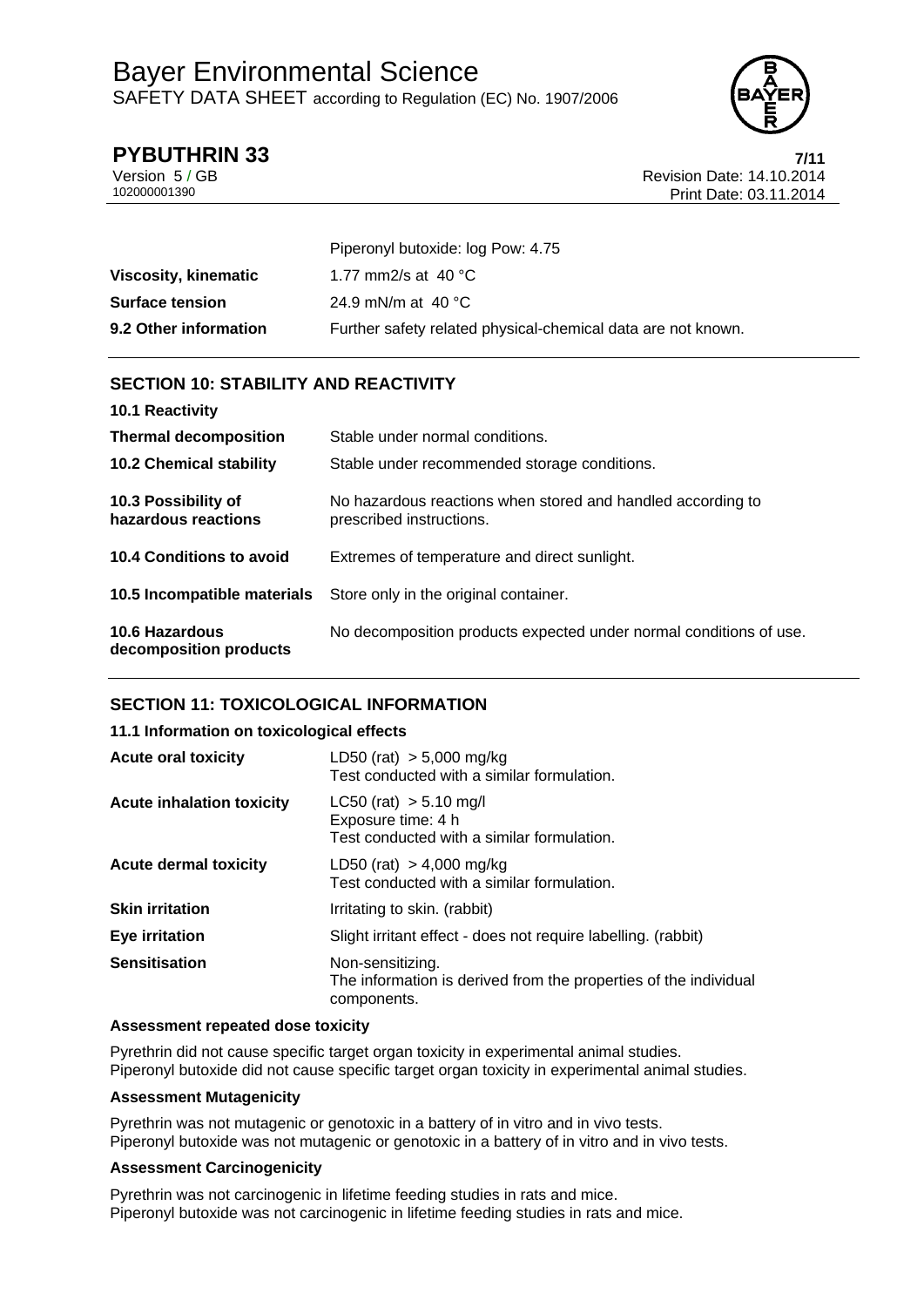

# **PYBUTHRIN 33** 8/11

Version 5 / GB Revision Date: 14.10.2014 Print Date: 03.11.2014

#### **Assessment toxicity to reproduction**

Pyrethrin did not cause reproductive toxicity in a two-generation study in rats. Piperonyl butoxide did not cause reproductive toxicity in a two-generation study in rats.

#### **Assessment developmental toxicity**

Pyrethrin did not cause developmental toxicity in rats and rabbits. Piperonyl butoxide did not cause developmental toxicity in rats and rabbits.

#### **Further information**

Cutaneous sensations may occur, such as burning or stinging on the face and mucosae. However, these sensations cause no lesions and are of a transitory nature (max. 24 hours).

## **SECTION 12: ECOLOGICAL INFORMATION**

| <b>12.1 Toxicity</b>                        |                                                                                                                                                                                              |
|---------------------------------------------|----------------------------------------------------------------------------------------------------------------------------------------------------------------------------------------------|
| <b>Toxicity to fish</b>                     | LC50 (Oncorhynchus mykiss (rainbow trout)) 0.0052 mg/l<br>Exposure time: 96 h<br>The value mentioned relates to the active ingredient pyrethrin.                                             |
|                                             | LC50 (Cyprinodon variegatus (sheepshead minnow)) 3.94 mg/l<br>Exposure time: 96 h<br>The value mentioned relates to the active ingredient piperonyl butoxide.                                |
| <b>Toxicity to aquatic</b><br>invertebrates | EC50 (Daphnia) 0.012 mg/l<br>Exposure time: 48 h<br>The value mentioned relates to the active ingredient pyrethrin.                                                                          |
|                                             | EC50 (Water flea (Daphnia magna)) 0.51 mg/l<br>Exposure time: 48 h                                                                                                                           |
|                                             | The value mentioned relates to the active ingredient piperonyl butoxide.                                                                                                                     |
| 12.2 Persistence and degradability          |                                                                                                                                                                                              |
| <b>Biodegradability</b>                     | Pyrethrin:<br>not rapidly biodegradable<br>Piperonyl butoxide:<br>not rapidly biodegradable                                                                                                  |
| Koc                                         | Pyrethrin: Koc: 12472 - 74175<br>Piperonyl butoxide: Koc: 399 - 830                                                                                                                          |
| 12.3 Bioaccumulative potential              |                                                                                                                                                                                              |
| <b>Bioaccumulation</b>                      | Pyrethrin: Bioconcentration factor (BCF) 471<br>Does not bioaccumulate.<br>Piperonyl butoxide:<br>Potential bioaccumulation                                                                  |
| 12.4 Mobility in soil                       |                                                                                                                                                                                              |
| <b>Mobility in soil</b>                     | Pyrethrin: Immobile in soil<br>Piperonyl butoxide: Moderately mobile in soils                                                                                                                |
| 12.5 Results of PBT and vPvB assessment     |                                                                                                                                                                                              |
| <b>PBT and vPvB assessment</b>              | Pyrethrin: This substance is not considered to be persistent,<br>bioaccumulative and toxic (PBT). This substance is not considered to be<br>very persistent and very bioaccumulative (vPvB). |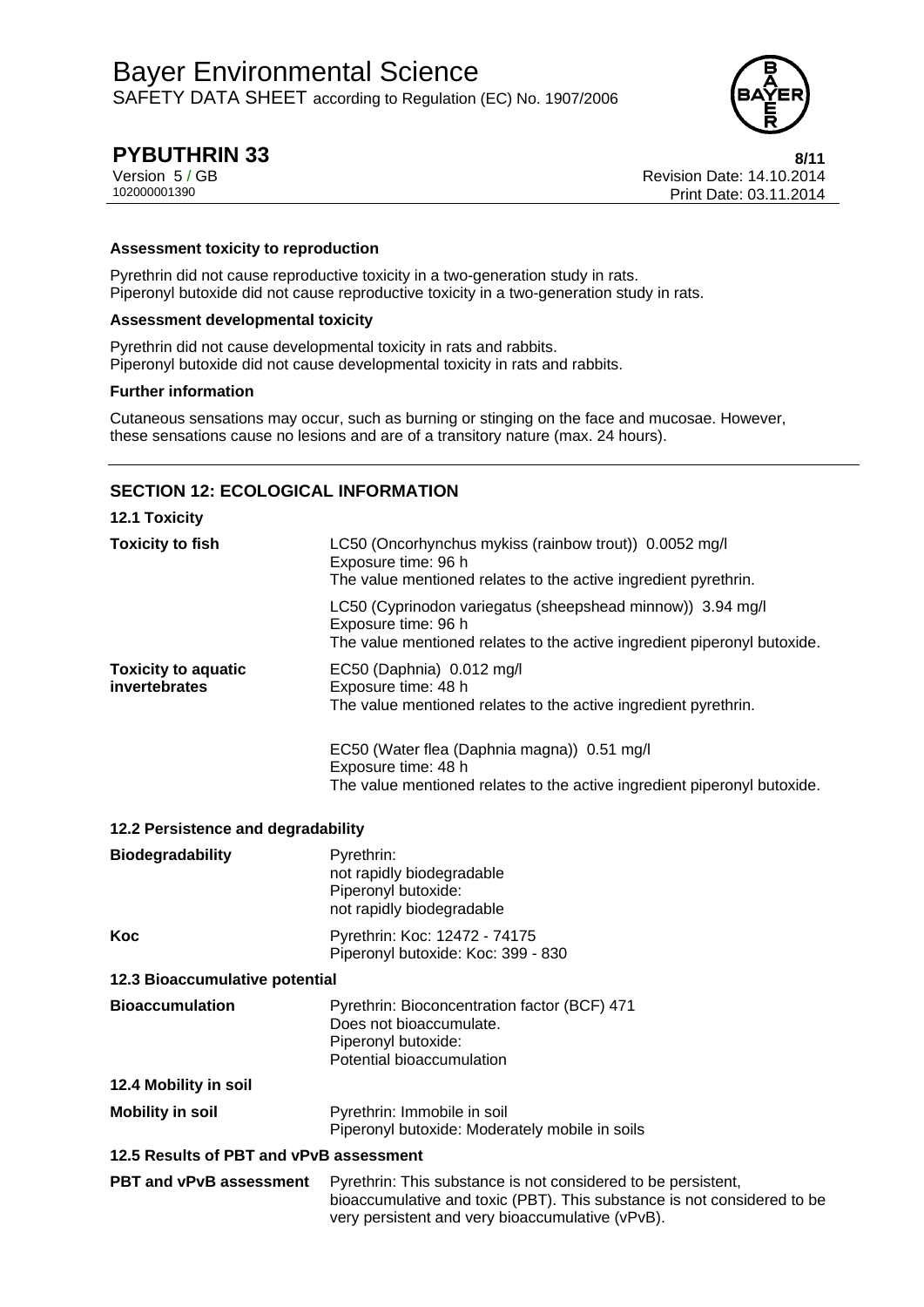

**PYBUTHRIN 33**<br>Version 5 / GB<br>Revision Date: 14.10.2014 Version 5 / GB Revision Date: 14.10.2014 Print Date: 03.11.2014

|                                             | Piperonyl butoxide: This substance is not considered to be persistent,<br>bioaccumulative and toxic (PBT). This substance is not considered to be<br>very persistent and very bioaccumulative (vPvB). |
|---------------------------------------------|-------------------------------------------------------------------------------------------------------------------------------------------------------------------------------------------------------|
| 12.6 Other adverse effects                  |                                                                                                                                                                                                       |
| <b>Additional ecological</b><br>information | No other effects to be mentioned.                                                                                                                                                                     |

## **SECTION 13: DISPOSAL CONSIDERATIONS**

## **13.1 Waste treatment methods**

| <b>Product</b>                      | In accordance with current regulations and, if necessary, after<br>consultation with the site operator and/or with the responsible authority,<br>the product may be taken to a waste disposal site or incineration plant.<br>Advice may be obtained from the local waste regulation authority (part<br>of the Environment Agency in the UK). |
|-------------------------------------|----------------------------------------------------------------------------------------------------------------------------------------------------------------------------------------------------------------------------------------------------------------------------------------------------------------------------------------------|
| <b>Contaminated packaging</b>       | Empty remaining contents.<br>Do not use containers for other products.<br>Clean container with water.<br>Rinsed packaging may be acceptable for landfill, otherwise incineration<br>will be required in accordance with local regulations.<br>Not completely emptied packagings should be disposed of as<br>hazardous waste.                 |
| Waste key for the unused<br>product | 020108 agrochemical waste containing dangerous substances                                                                                                                                                                                                                                                                                    |

## **SECTION 14: TRANSPORT INFORMATION**

## **ADR/RID/ADN**

| 14.1 UN number                  | 3082                                         |
|---------------------------------|----------------------------------------------|
| 14.2 Proper shipping name       | ENVIRONMENTALLY HAZARDOUS SUBSTANCE, LIQUID, |
|                                 | N.O.S.                                       |
|                                 | (PYRETHRINS SOLUTION)                        |
| 14.3 Transport hazard class(es) | 9                                            |
| 14.4 Packing group              | Ш                                            |
| 14.5 Environm. Hazardous Mark   | YES.                                         |
| Hazard no.                      | 90                                           |
| <b>Tunnel Code</b>              |                                              |

This classification is in principle not valid for carriage by tank vessel on inland waterways. Please refer to the manufacturer for further information.

| <b>IMDG</b>                     |                                                        |
|---------------------------------|--------------------------------------------------------|
| 14.1 UN number                  | 3082                                                   |
| 14.2 Proper shipping name       | ENVIRONMENTALLY HAZARDOUS SUBSTANCE, LIQUID,<br>N.O.S. |
|                                 | (PYRETHRINS SOLUTION)                                  |
| 14.3 Transport hazard class(es) | 9                                                      |
| 14.4 Packing group              | Ш                                                      |
| 14.5 Marine pollutant           | YES                                                    |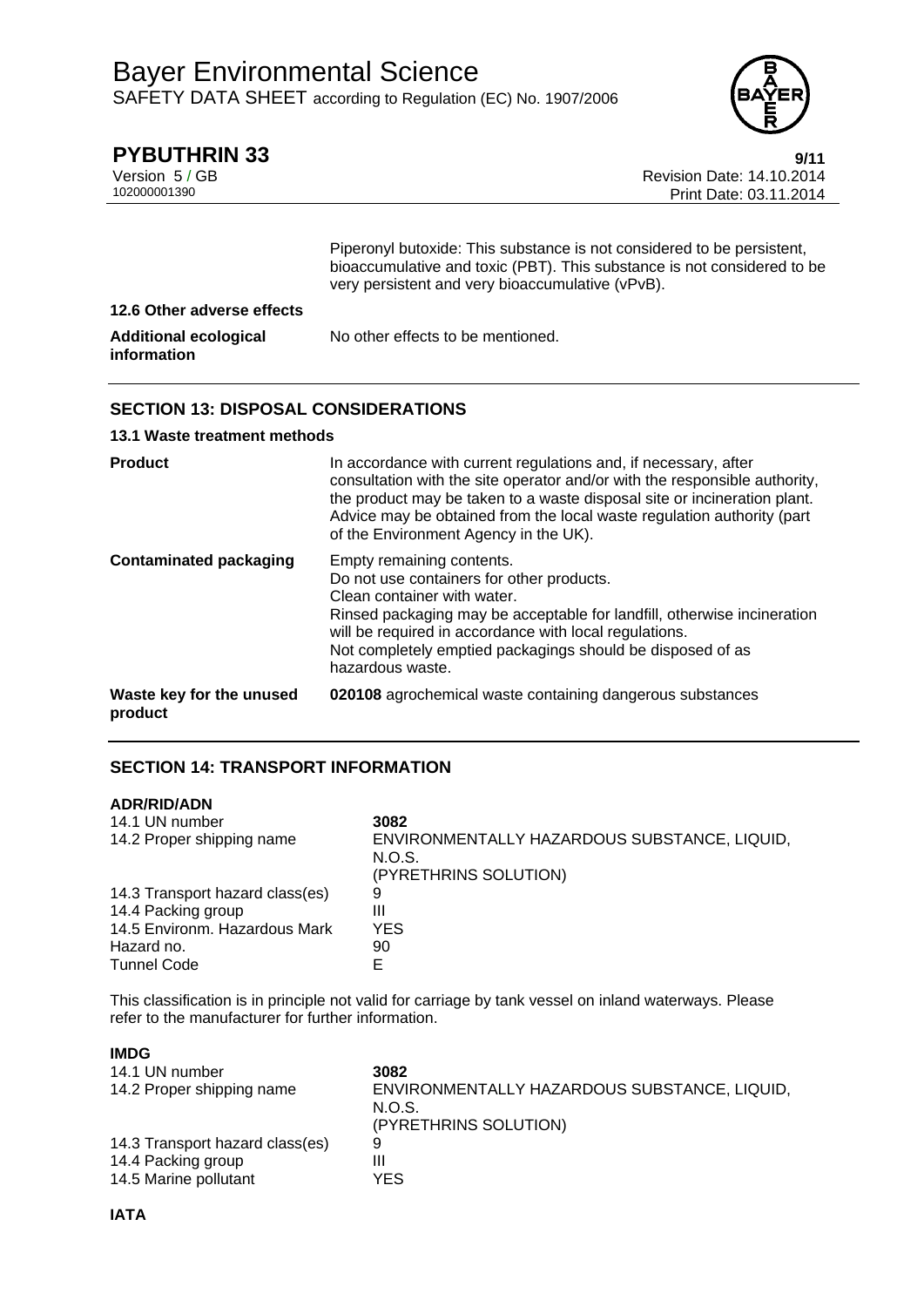# **PYBUTHRIN 33 10/11**



Version 5 / GB<br>10200001390<br>Print Date: 03.11.2014 Print Date: 03.11.2014

| 14.1 UN number<br>14.2 Proper shipping name | 3082<br>ENVIRONMENTALLY HAZARDOUS SUBSTANCE, LIQUID,<br>N.O.S.<br>(PYRETHRINS SOLUTION ) |
|---------------------------------------------|------------------------------------------------------------------------------------------|
| 14.3 Transport hazard class(es)             | 9                                                                                        |
| 14.4 Packing group                          | Ш                                                                                        |
| 14.5 Environm. Hazardous Mark               | <b>YES</b>                                                                               |
| <b>UK 'Carriage' Regulations</b>            |                                                                                          |
| 14.1 UN number                              | 3082                                                                                     |
| 14.2 Proper shipping name                   | ENVIRONMENTALLY HAZARDOUS SUBSTANCE, LIQUID,<br>N.O.S.<br>(PYRETHRINS SOLUTION)          |
| 14.3 Transport hazard class(es)             | 9                                                                                        |
| 14.4 Packing group                          | Ш                                                                                        |
| 14.5 Environm. Hazardous Mark               | <b>YES</b>                                                                               |
| Emergency action code                       | 3Z                                                                                       |

#### **14.6 Special precautions for user**

See sections 6 to 8 of this Safety Data Sheet.

**14.7 Transport in bulk according to Annex II of MARPOL 73/78 and the IBC Code** 

No transport in bulk according to the IBC Code.

## **SECTION 15: REGULATORY INFORMATION**

## **15.1 Safety, health and environmental regulations/legislation specific for the substance or mixture**

## **UK and Northern Ireland Regulatory References**

This material may be subject to some or all of the following regulations (and any subsequent amendments). Users must ensure that any uses and restrictions as indicated on the label and/or leaflet are followed.

## **Transport**

Carriage of Dangerous Goods and Use of Transportable Pressure Equipment Regulations 2009 (SI 2009 No 1348)

Merchant Shipping (Dangerous Goods and Marine Pollutants) Regulations 1997 (SI 1997 No 2367) Air Navigation Dangerous Goods Regulations 2002 (SI 2002 No 2786)

## **Supply and Use**

Chemical (Hazard Information and Packaging for Supply) Regulations 2009 (SI 2009 No 716) Chemical (Hazard Information and Packaging for Supply) (Northern Ireland) Regulations 2009 Control of Substances Hazardous to Health Regulations 2002 (SI 2002 No 2677) EH40 Occupational Exposure Limits - Table 1 List of approved workplace exposure limits Control of Pesticide Regulations 1986 Dangerous Substances and Explosive Atmospheres Regulations 2002

**Waste Treatment**

Environmental Protection Act 1990, Part II Environmental Protection (Duty of Care) Regulations 1991 The Waste Management Licensing Regulations 1994 (as amended) Hazardous Waste Regulations 2005 (Replacing Special Waste Regulations 1996 as amended) Landfill Directive Regulation on Substances That Deplete the Ozone Layer 1994 (EEC/3093/94) Water Resources Act 1991